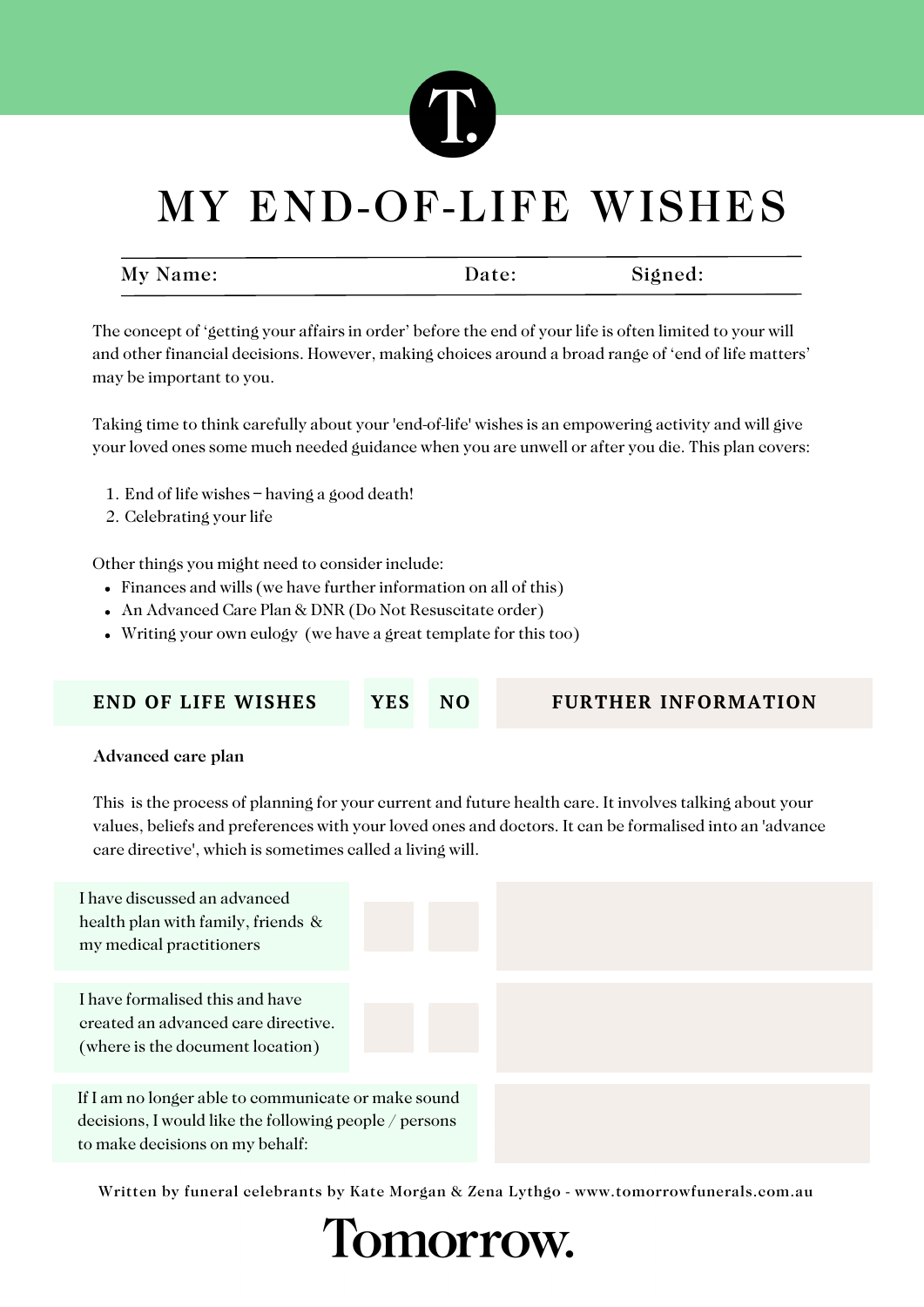

| <b>END OF LIFE WISHES</b>                                                                             | <b>YES</b> | N <sub>O</sub> | <b>FURTHER INFORMATION</b> |
|-------------------------------------------------------------------------------------------------------|------------|----------------|----------------------------|
| Once I'm dying, I'd you like to<br>be kept informed about all medical<br>matters relating to my death |            |                |                            |
| For example, if my doctors<br>estimate how long I'm likely to live<br>I'd like to be told             |            |                |                            |

#### Resuscitation & DNR orders

A DNR order is a medical order to withhold cardiopulmonary resuscitation (CPR) techniques. It is a legally binding document that must be arranged with a doctor. In thinking about a DNR, you will need to consider whether you are open to resuscitation in all circumstances. OR, if there are some circumstances under which you would not wish to be resuscitated.

| I've completed a legally binding<br>DNR order (location of document)                    |  |  |  |
|-----------------------------------------------------------------------------------------|--|--|--|
| I'm open to resuscitation in all<br>circumstances                                       |  |  |  |
| The circumstances under which I<br>would not wish to be resuscitated<br>are as follows: |  |  |  |

#### My will

A will is a legal document that outlines your wishes regarding distribution of your property and the care of any minor children.

I have prepared my will and it can be located here:



Whilst I'm unwell and after I die I 'd like my pets to be cared for by: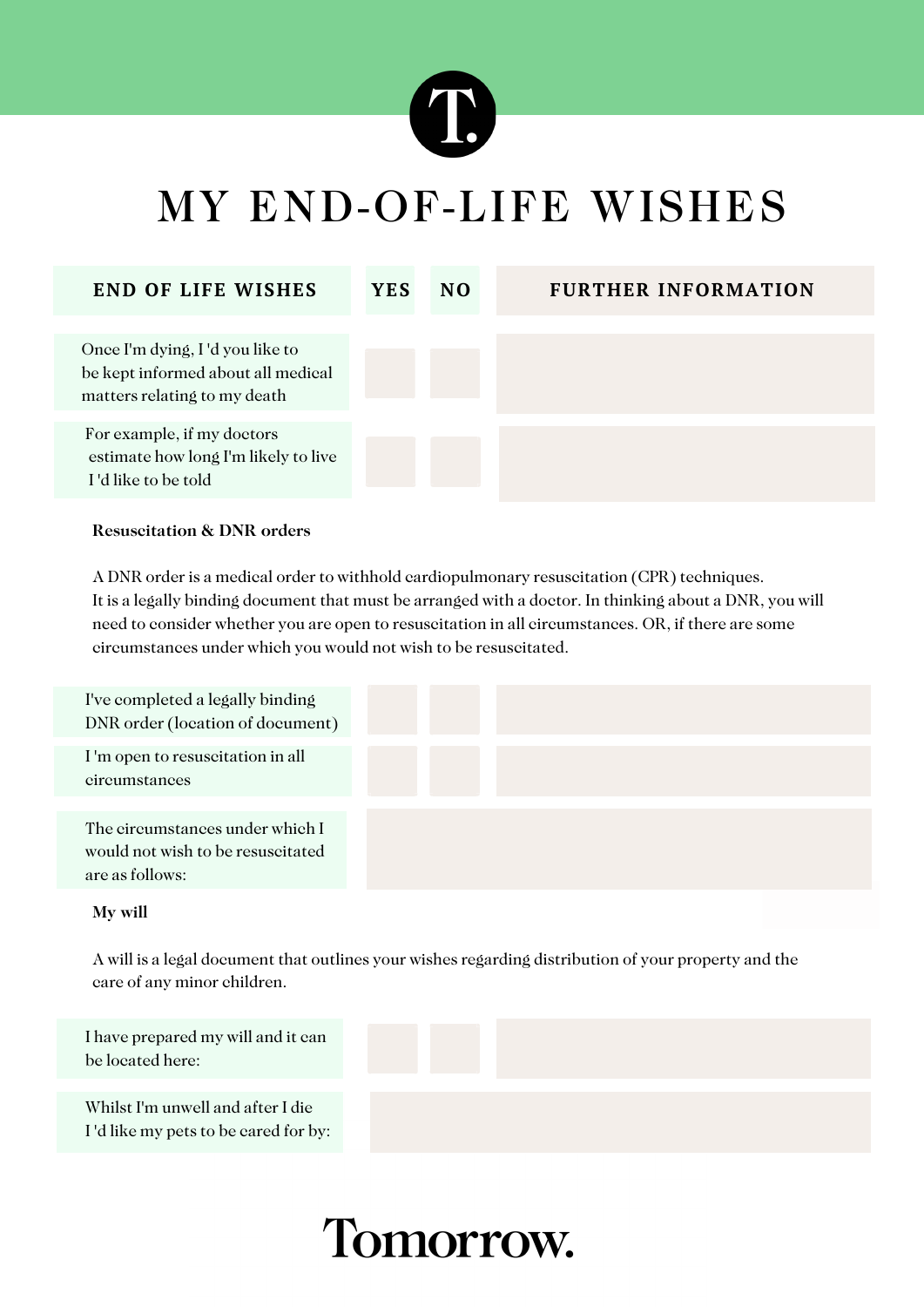

#### **END OF LIFE WISHES YES NO FURTHER INFORMATION**

#### Dying at home or hospital

Many people like the idea of dying at home. However, like birth, it is often easier to die in a hospital or hospice. Getting appropriate nursing care, medication and general facilities is easier. However, we are strong believers in putting your wishes and your rights first. If you do have a strong wish to die at home, you will need to plan it.

Your family or friends may need support and guidance around what to expect.

| If possible, I'd like to die at home     |  |  |  |
|------------------------------------------|--|--|--|
| If possible, I'd like to die in hospital |  |  |  |

#### Death doulas

Just like a midwife or birth doula, a death doula is trained in all matters concerning end of life. Especially if you want to die at home, a doula can help with practical things like caring for you physically, giving your family space to spend time with you. A doula will know your rights, give you options and advocate on your behalf. Find someone you can connect and speak openly with.

| I'm interested in having a death doula                                                                  |  |  |
|---------------------------------------------------------------------------------------------------------|--|--|
| Whilst dying, I believe I would prefer<br>music playing                                                 |  |  |
| The type of music I would prefer<br>to have playing would be:                                           |  |  |
| OR, whilst dying, I believe I would<br>prefer silence                                                   |  |  |
| I'd like the following atmosphere<br>created whilst I'm dying: (candles,<br>flowers, massage, visitors) |  |  |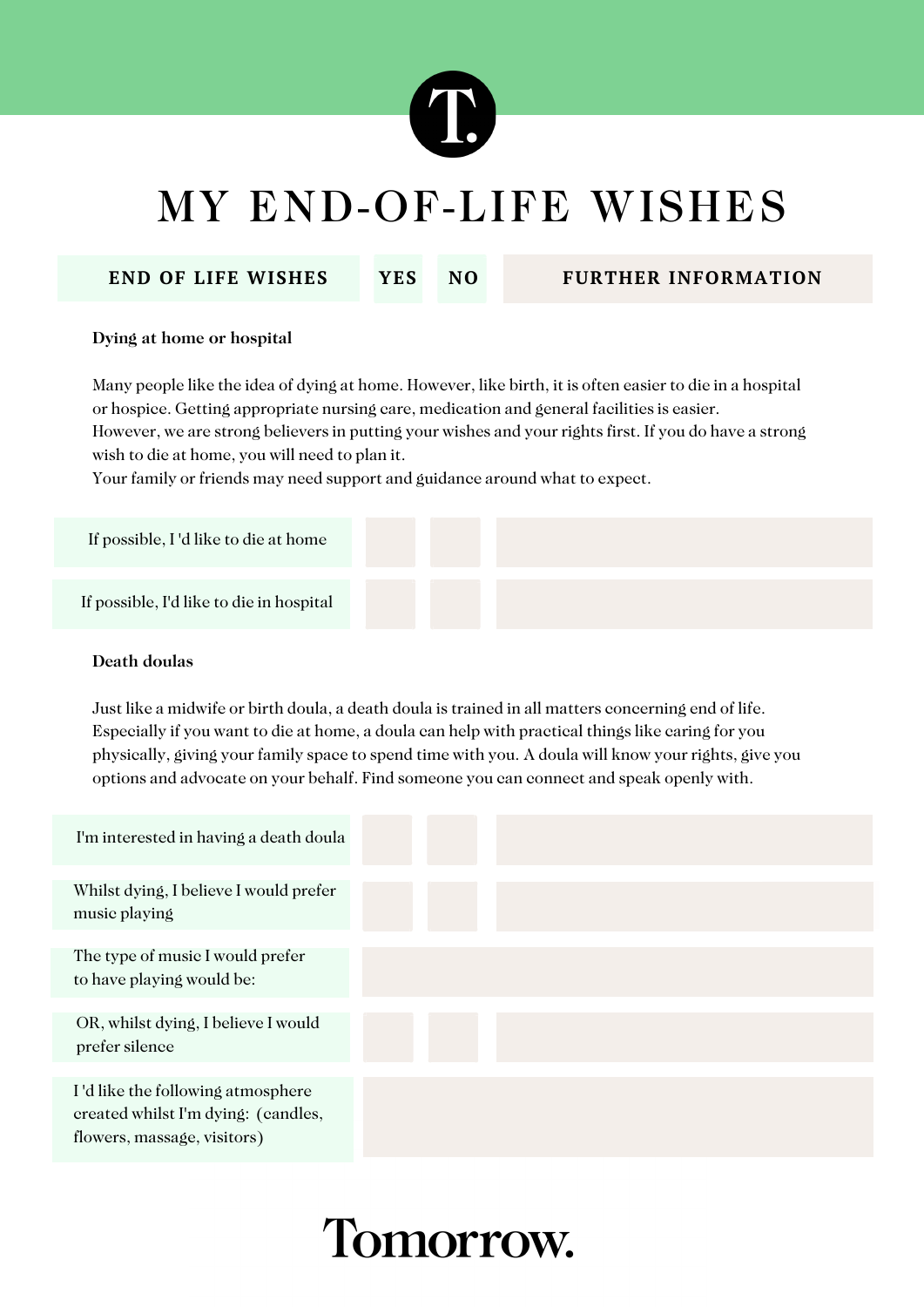

**END OF LIFE WISHES YES NO FURTHER INFORMATION**

#### Organ and body donation

In most cases both organ and body donation must be pre-arranged whilst still alive.

| I've arranged to donate my organs<br>if this is possible, after my death                                                                        |  |  |
|-------------------------------------------------------------------------------------------------------------------------------------------------|--|--|
| I've arranged to donate my body<br>if this is possible, after my death                                                                          |  |  |
| <b>Cremation or burial</b>                                                                                                                      |  |  |
| I wish to be cremated                                                                                                                           |  |  |
| I wish to be buried                                                                                                                             |  |  |
| If possible, I'd like to be buried<br>or cremated wearing these clothes:                                                                        |  |  |
| If possible, I'd like to be buried<br>or cremated in a shroud (fabric cloth)                                                                    |  |  |
| I'd prefer the following kind of<br>coffin: (cardboard / basic pine<br>or a more elaborate coffin / detail)                                     |  |  |
| If possible, I'd like family and friends<br>to write messages on & decorate<br>a cardboard coffin                                               |  |  |
| If possible, I'd like my body to remain<br>at home for a few hours (or days)<br>so loved ones can say goodbye &<br>spend some time with my body |  |  |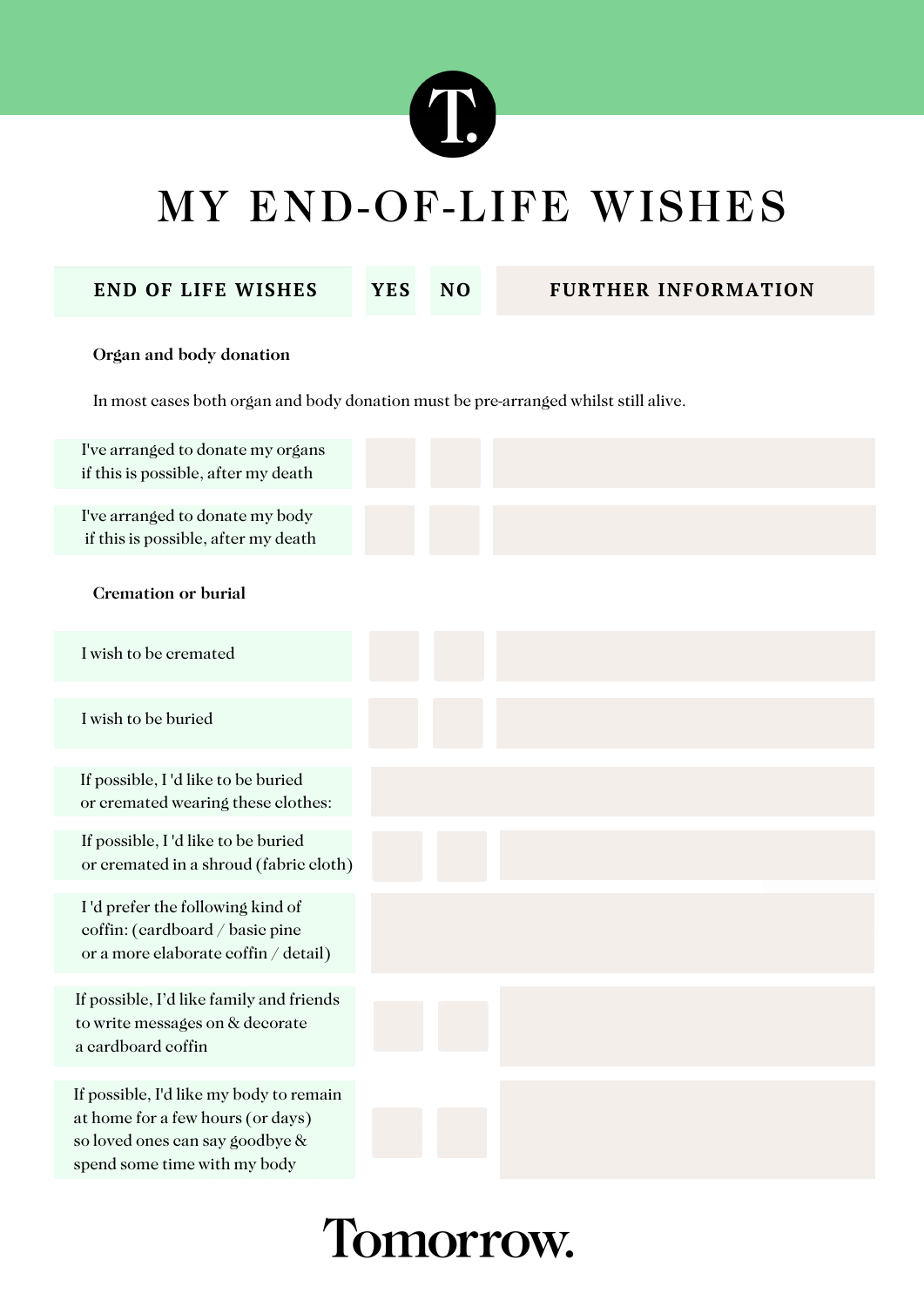

| <b>END OF LIFE WISHES</b>                                                                                             | <b>YES</b> | N <sub>O</sub> | <b>FURTHER INFORMATION</b> |
|-----------------------------------------------------------------------------------------------------------------------|------------|----------------|----------------------------|
|                                                                                                                       |            |                |                            |
| I'd like to be buried or cremated<br>with the following items of jewellery:<br>(eg. wedding band / other possessions) |            |                |                            |
| If possible, I'd like my loved ones to<br>wash my body after my death,<br>in preparation for cremation or burial      |            |                |                            |
|                                                                                                                       |            |                |                            |
| After cremation, I'd like my ashes<br>to be scattered at: (location)                                                  |            |                |                            |
|                                                                                                                       |            |                |                            |
| I would like to be buried at:                                                                                         |            |                |                            |
|                                                                                                                       |            |                |                            |

#### Celebrating your life – your way (Type of funeral)

When it comes to funerals, there are different options and ways to celebrate your life. A traditional funeral would mean your body and coffin would be present at the service. The most common location for the ceremony would be a funeral parlour or religious institution. The ceremony would likely be conducted by a religious leader or celebrant. If your body is going to be prepared for a viewing, mortuary care will be necessary to ensure your body looks presentable.

Alternatively, a modern celebration of your life could take place after cremation or burial. The memorial could take place straight away. Or, family and friends could take a little more time to prepare, process and grieve. Instead of a funeral parlour, the life celebration could happen anywhere – at home, in a garden, a pub or other kind of event space. The memorial event could be led by a celebrant.

| I would like my family or friends<br>to plan a traditional funeral    |  |  |
|-----------------------------------------------------------------------|--|--|
| I would like my family or friends<br>to plan a memorial style funeral |  |  |

Written by funeral celebrants by Kate Morgan & Zena Lythgo - www.tomorrowfunerals.com.au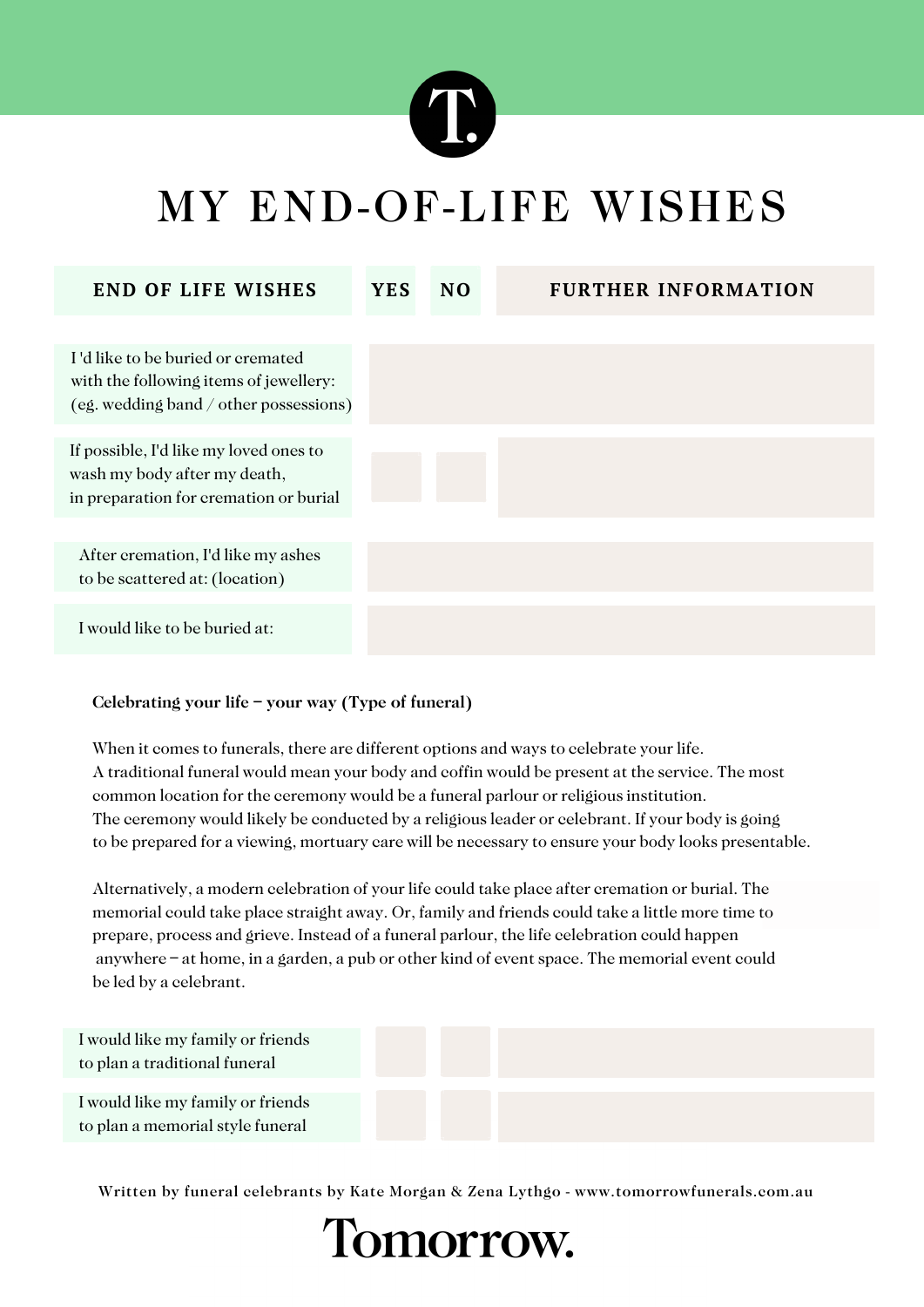

**END OF LIFE WISHES YES NO FURTHER INFORMATION**

#### Type of funeral - continued

Some people prefer to pre-pay for their funeral, ensuring the cost is set at today's prices.

| I have pre-paid for my funeral.<br>The details are:                                                                  |  |  |
|----------------------------------------------------------------------------------------------------------------------|--|--|
| If possible, I'd like the following<br>funeral home, business to arrange<br>my funeral or life celebration:          |  |  |
| I'd like the following celebrant<br>or religious person to lead my funeral:                                          |  |  |
| If possible, I'd like my<br>life celebration to take place at:                                                       |  |  |
| Preferred style style of funeral:<br>low key/little fuss/celebration/<br>party/traditional/religious/spiritual       |  |  |
| I'd like a wake (gathering after<br>a funeral) to include the following<br>things: foods, drinks, songs, guests etc. |  |  |
| I would like to offset my funeral to<br>ensure it's sustainable                                                      |  |  |
| If possible, I'd like the following<br>people to speak on the day:                                                   |  |  |
| I've left a video message or a letter to<br>be read on my behalf (location)                                          |  |  |
| I've left a private video message or<br>a letter (to be given to):                                                   |  |  |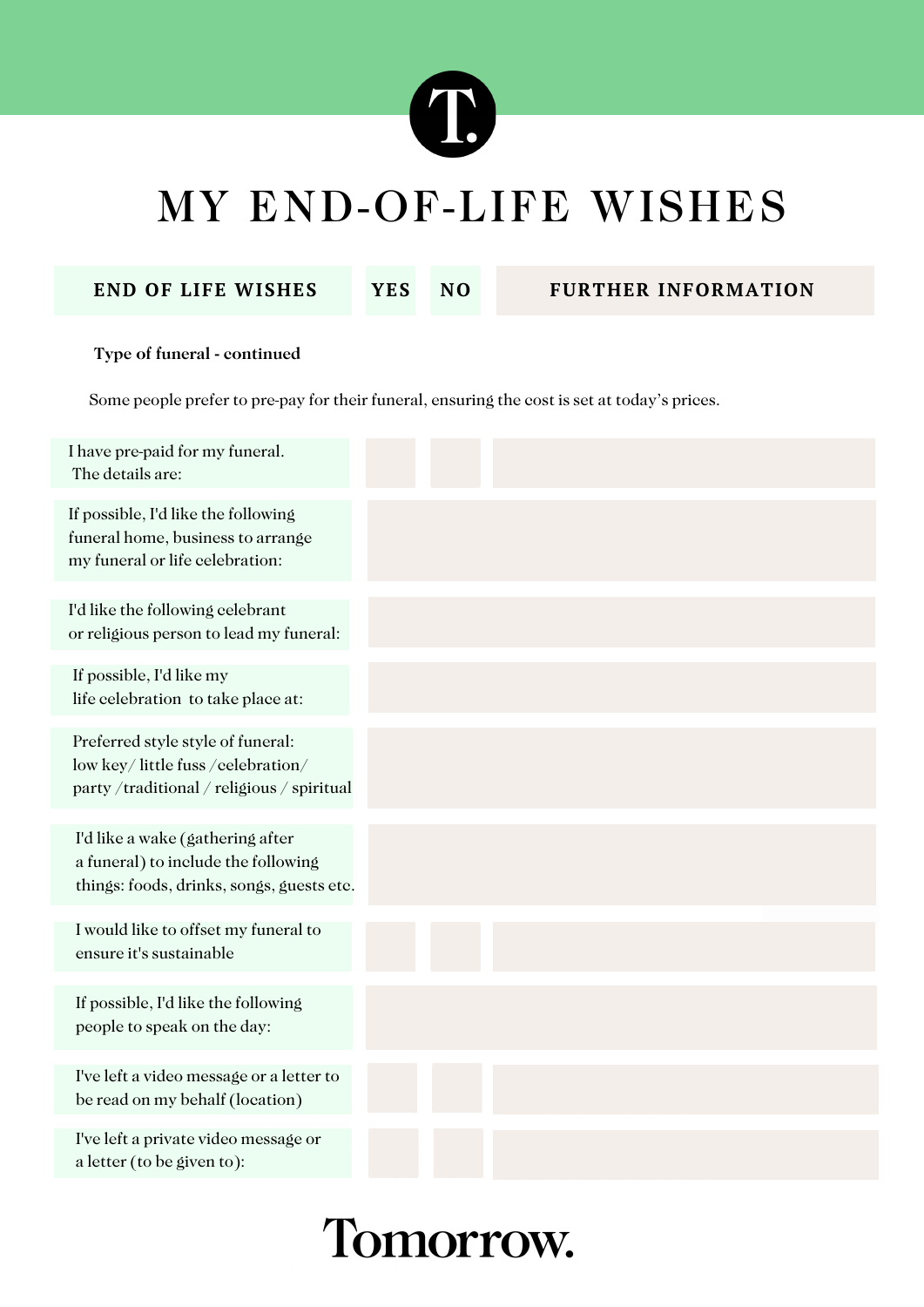

| <b>END OF LIFE WISHES</b>                                                                                          | <b>YES</b> | N <sub>0</sub> | <b>FURTHER INFORMATION</b> |
|--------------------------------------------------------------------------------------------------------------------|------------|----------------|----------------------------|
| Type of funeral - continued                                                                                        |            |                |                            |
| This music resonates with me<br>and I would like it shared<br>at my funeral is:                                    |            |                |                            |
| These poems, readings, quotes,<br>prayers, resonate with me & I'd like<br>them shared at my funeral:               |            |                |                            |
| I'd like guests to dress: (formal/<br>in black/a colour or theme/a theme<br>eg. Hawaiian shirts or sequins!):      |            |                |                            |
| I'd like live music or other art<br>shared my funeral                                                              |            |                |                            |
| I would like flowers at my funeral                                                                                 |            |                |                            |
| I would like donations made to a charitable<br>organisation in my honour                                           |            |                |                            |
| I'd like a social enterprise to provide<br>the food, or guests bring a plate!                                      |            |                |                            |
| These items or gifts to be given to<br>guests: (eg. flower from my garden /<br>photographs / small personal items) |            |                |                            |
| I'd like a photographer to capture<br>my life celebration                                                          |            |                |                            |